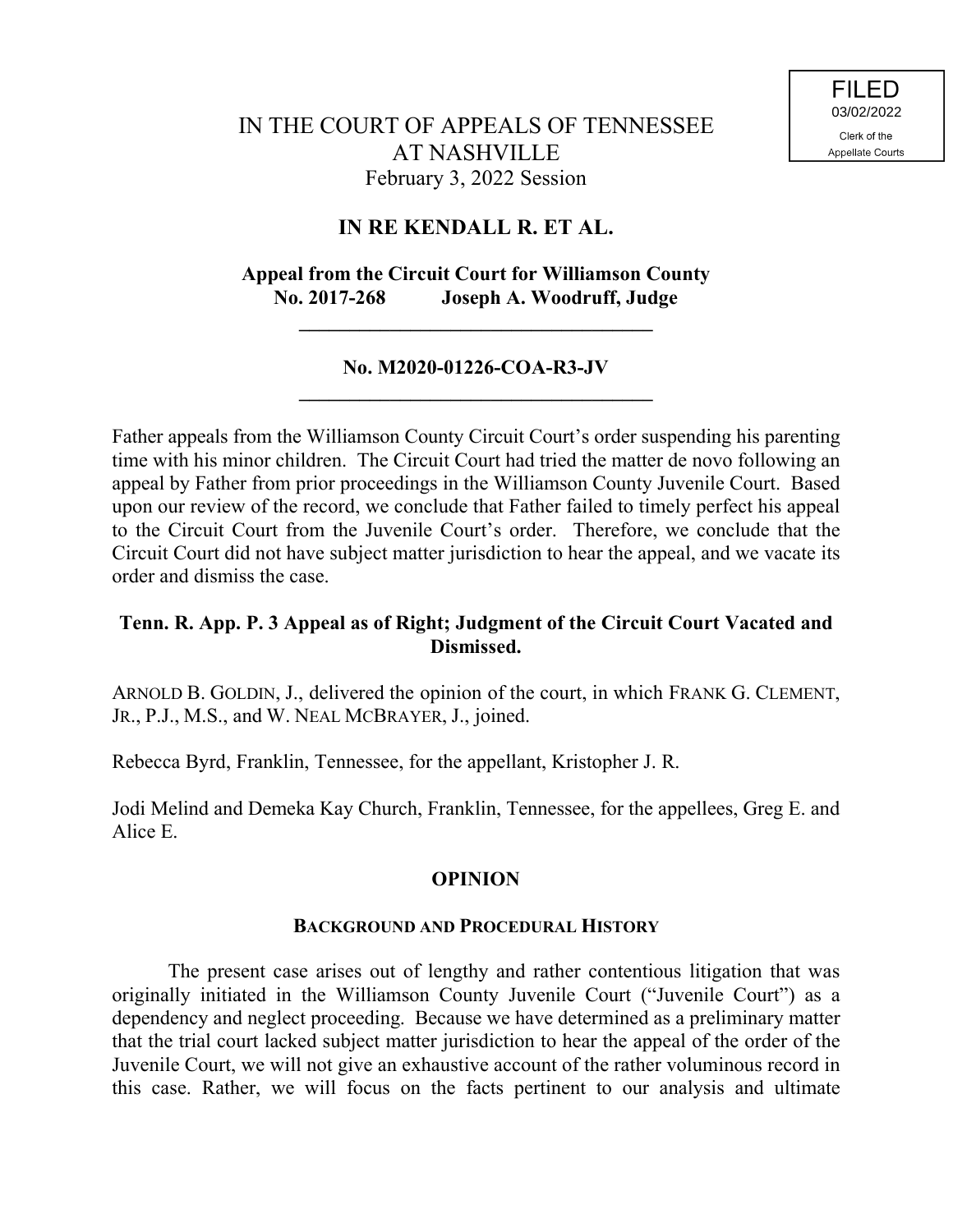disposition.

Kristopher J. R. ("Father") has two minor children born of his marriage with Candice M. R. ("Mother"), Kendall R. and Karissa R. (collectively "Children").<sup>1</sup> On June 2, 2016, Alice E. and Greg E. (hereinafter collectively referred to as "Grandparents") filed a "Petition to Adjudicate Dependency and Neglect and for Emergency Restraining Order" (hereinafter referred to as "Petition") in the Juvenile Court. Ultimately, the disposition stemming from this Petition resulted in an appeal to the Williamson County Circuit Court ("Circuit Court"). The Circuit Court thereafter entered an "Agreed Final Order of Adjudication and Disposition" on May 4, 2018. In this order, the parties agreed to a stipulation that, by clear and convincing evidence, the Children were dependent and neglected as defined by Tennessee Code Annotated section 37-1-102(B)(13) and that it was in the best interest of the Children, for the time being, to remain in the physical and legal custody of Grandparents. Additionally, the Circuit Court remanded the case to the Juvenile Court pursuant to Tennessee Code Annotated section 37-1-159 for enforcement of the order.

On April 9, 2019, Grandparents filed a "Petition to Modify Parenting Time" (hereinafter referred to as "Modification Petition") in the case in the Juvenile Court, contending that they had concerns regarding the Children's out-of-state visitation with Mother and Father in Nevada and that it was in the Children's best interest that Mother's and Father's parenting time be reduced. On July 30, 2019, a hearing<sup>2</sup> was held before a Juvenile Court magistrate on Grandparents' Modification Petition. The magistrate subsequently issued a "Temporary Order" restricting Father's parenting time and ordering Grandparents to make an appointment with Tracey Steyer, a family therapist, for counseling that could help them and Father build a relationship as it pertained to the Children and visitation. On October 4, 2019, the Juvenile Court magistrate issued a "Final Order" as to Grandparents' Modification Petition, wherein he found that a material change of circumstances had in fact occurred. As a result of his finding, the magistrate suspended Mother's and Father's visitation with the Children in both Nevada and Tennessee, among other things. No party filed a timely request for a rehearing with the Juvenile Court Judge from the magistrate's order.

On November 26, 2019, Father filed a "Notice of Appeal" to the Circuit Court. The case came before the Circuit Court for a de novo trial on July 13 and July 14, 2020. In its ensuing July 14, 2020 order, the Circuit Court found by clear and convincing evidence that there had been a material change of circumstances, noting that the Children had made disclosures to their therapist that they had witnessed acts of domestic violence between Mother and Father, were afraid to be in the unsupervised temporary custody of Mother and

<sup>&</sup>lt;sup>1</sup> In certain types of cases involving minor children, we present certain names by their initials in order to protect the identities of the children.

 $\frac{1}{2}$  Mother was not present in the Juvenile Court for this hearing.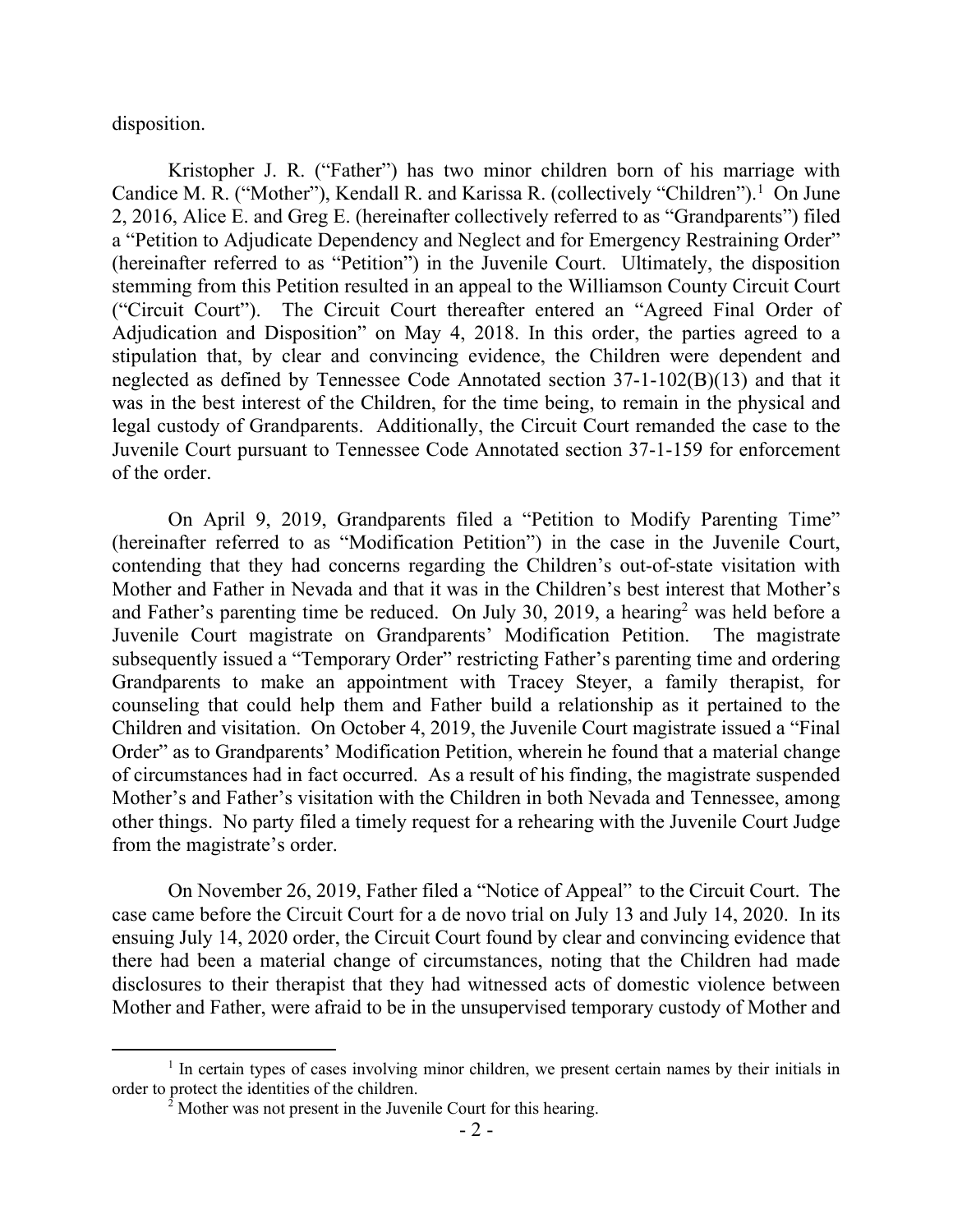Father, and had "resorted to seeking out a place of safety within Mother and Father's home." In addition to finding that a material change in circumstances had occurred, the Circuit Court determined that there was clear and convincing evidence to support certain modifications to Father's parenting time. Subsequent to this order, on August 11, 2020, the Circuit Court entered an additional order titled "Memorandum and Order" to "make additional findings of fact in accordance with Rule 52.01 of the Tennessee Rules of Civil Procedure," to rule on Grandparents' request for attorney's fees, and to constitute a final appealable judgment. This "Memorandum and Order" largely restated the findings from the court's prior order. Father thereafter filed a "Notice of Appeal" to this Court on September 10, 2020, from the Circuit Court's August 11, 2020 order.

### **ISSUES PRESENTED**

Father raises a single issue on appeal for our review, as follows:

1. Whether the trial court erred in suspending Father's parenting time.

Grandparents raise two additional issues for our review, restated as follows:

- 1. Whether Father's appeal to the Circuit Court was timely.
- 2. Whether Grandparents are entitled to attorney's fees.

#### **DISCUSSION**

#### *Whether Father Timely Appealed to the Circuit Court*

Grandparents raise a threshold issue concerning the propriety of Father's appeal of the Juvenile Court's initial order of October 4, 2019, to the Circuit Court, arguing that it was untimely. As discussed herein, we agree with Grandparents that Father's appeal to Circuit Court was untimely. Accordingly, we conclude that the Circuit Court did not have subject matter jurisdiction to hear Father's appeal.

Rule 101 of the Juvenile Rules of Practice and Procedure provides that these rules are to "apply to delinquent, unruly, and **dependency and neglect proceedings**." Tenn. R. Juv. P. 101(b) (emphasis added). The Juvenile Court has "exclusive original jurisdiction" over dependency and neglect proceedings. *See also* Tenn. Code Ann. § 37-1-103(a)(1) (noting the same). Moreover, section 37-1-103(c) states that the Juvenile Court *continues*  with this exclusive and continuing jurisdiction over dependency and neglect proceedings *unless* one of the following events occur:

- 1. The case is dismissed;
- 2. The custody determination is transferred to another court;
- 3. A petition for adoption has been filed.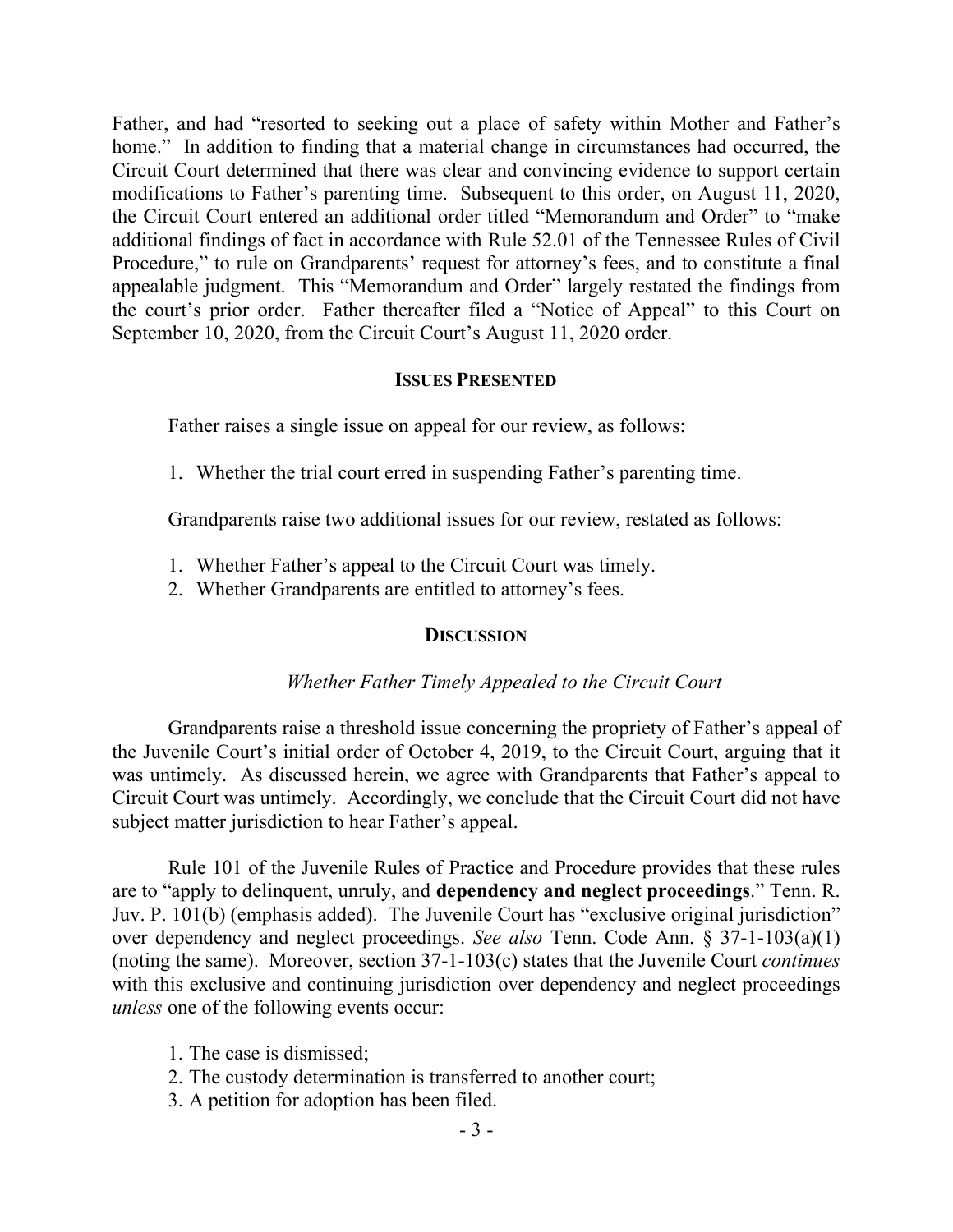Tenn. Code Ann. § 37-1-103(c); *In re Brian G.*, No. M2017-01586-COA-R3-JV, 2018 WL 4181474, at \*2 (Tenn. Ct. App. Aug. 30, 2018) (citing Tenn. Code Ann. § 37-1-103(c)); *see also In re Ryat M.*, M2020-00156-COA-R3-JV, 2021 WL 4432729, at \*2 (Tenn. Ct. App. Sept. 27, 2021) (also noting that a juvenile court has exclusive and continuing jurisdiction over a dependency and neglect proceeding absent one of the enumerated aforementioned events in section 37-1-103(c)). Here, the Juvenile Court obtained exclusive and continuing jurisdiction over this matter as a dependency and neglect proceeding when Grandparents filed their initial Petition. Accordingly, the Juvenile Court was to retain its jurisdiction unless one of the events enumerated in section 37-1-103(c) occurred.

In *In re D.Y.H.*, 226 S.W.3d 327, 331 (Tenn. 2007), the Supreme Court noted that "a subsequent decision by the juvenile court on whether to modify an initial custody order **will also arise and be a part of the dependency and neglect proceeding**," unless, of course, an "interrupting event" contemplated in section 37-1-103(c) occurs. (emphasis added). "This is true even if a petition for a change of custody does not reference the dependency and neglect hearing and even if it is filed years after the final order is entered." *Id.* By way of illustration, in *In re D.Y.H.*, three years after a final order concerning a dependency and neglect matter, a mother filed a petition in the juvenile court for a change in custody. *Id.* at 329. On appeal to the Supreme Court, it was determined that it was of no consequence that mother's petition for a change in custody occurred over three years after the final order in the initial dependency and neglect matter. *Id.* at 329-30. Rather, the Supreme Court found that, because no "interrupting event" pursuant to section 37-1- 103(c) had occurred, the case was still considered to "arise from and be a part of the dependency and neglect proceeding." *Id.* at 331. Therefore, mother's appeal to circuit court was to be made pursuant to Tennessee Code Annotated section 37-1-159(a), *id*. at 331-32, which, as we will discuss in more detail later in this Opinion, provides for the specific time period in which a party must appeal from a dependency and neglect proceeding from a juvenile court.

As we perceive it, in this case, there was never an "interrupting event" as contemplated in section 37-1-103(c) which divested the Juvenile Court of its original jurisdiction.<sup>3</sup> Specifically, we conclude that the Circuit Court's May 4, 2018 order was not one that concluded the case, but rather, it set forth certain stipulations and orders concerning the parties and was *remanded* to the Juvenile Court for enforcement. We hardly

<sup>&</sup>lt;sup>3</sup> In his brief on appeal, Father asserts that the Circuit Court's May 4, 2018 order concluded "all pending matters" as it related to Grandparents' dependency and neglect proceeding and, from that point forward, the parties were proceeding under the statutes and rules concerning custody and modification of parenting time wherein the Tennessee Rules of Civil Procedure applied. Notably, Father provides minimal support for this position other than a general contention that this case was tried as a custody matter. Respectfully, we find Father's argument to be in direct conflict with both the Juvenile Rules of Practice and Procedure and the previous holdings of this Court and the Supreme Court as stated herein.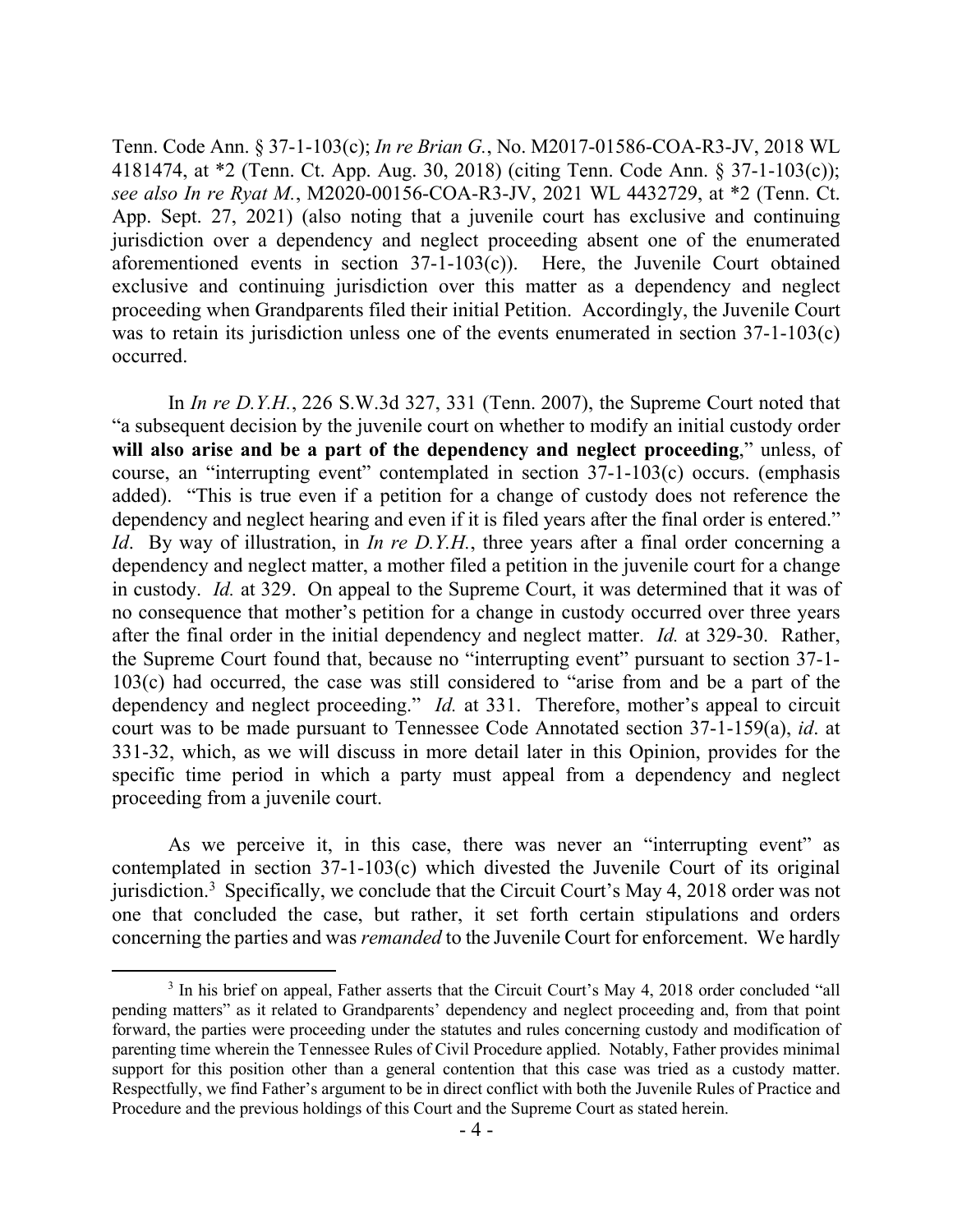find this to be equivalent to a dismissal pursuant to Tennessee Code Annotated section 37- 1-103(c) which would divest the Juvenile Court of its exclusive and continuing jurisdiction. Accordingly, because there was never an interrupting event divesting the Juvenile Court of its continuing jurisdiction, Grandparents' Modification Petition arose out of and was part of the initial dependency and neglect proceeding, in the same manner as the Supreme Court discussed in *In re D.Y.H.* Therefore, as the case originated as a dependency and neglect proceeding, and there is no "interrupting event" as contemplated in section 37-1-103(c), any appeal from the Juvenile Court's October 4, 2019 order to the Circuit Court was to be perfected pursuant to section 37-1-159(a). *See id.* (citing Tenn. Code Ann. § 37-1-159(a)).

Based on the record before us, Father's appeal from the Juvenile Court's order was untimely. Section 37-1-159(a) provides that "[a]ny appeal from any final order or judgment" in a dependency and neglect proceeding, may be made to the circuit court and be perfected **within ten days** following the entry of the juvenile court's order. Tenn. Code Ann. § 37-1-159(a).<sup>4</sup> Here, the Juvenile Court magistrate entered his order on October 4, 2019. Therefore, pursuant to section 37-1-107, if no request for a rehearing before a judge was filed within ten days, the magistrate's order became a final order of the Juvenile Court on October 14, 2019. Accordingly, the parties then had ten days from that date in which to file their appeal with the Circuit Court pursuant to section 37-1-159. Father did not file his appeal to the Circuit Court until November 26, 2019. This appeal was, therefore, not timely filed as required by section 37-1-159(a), and as a result, the Circuit Court did not have subject matter jurisdiction over Father's appeal. Accordingly, the Circuit Court's order must be vacated. *See In re Ryat M.*, 2021 WL 4432729, at \*1, 7 (also vacating a circuit court's order concerning a dependency and neglect proceeding because it lacked subject matter jurisdiction). Because we conclude that the Circuit Court did not have subject matter jurisdiction over Father's appeal, we pretermit Father's issues on appeal concerning the propriety of the Circuit Court's substantive rulings.

 $\overline{a}$ 

 $4$  Of note, section 37-1-159(a) also states, regarding time for appeal, that "[i]f a hearing before a judge of a matter heard by a magistrate is not requested or provided pursuant to § 37-1-107, the date of the expiration of the time within which to request the hearing shall be the date of disposition for appeal purposes, and the parties and their attorneys shall be so notified by the magistrate. If there is a rehearing by the judge, the appeal period shall commence the day after the order of disposition is entered." Tenn. Code Ann. § 37-1-159(a). Here, the Juvenile Court magistrate's order was entered on **October 4, 2019**. Pursuant to Tennessee Code Annotated section 37-1-107, "[a]ny party may, within ten (10) days after entry of the magistrate's order, file a request with the court for a de novo hearing by the judge of the juvenile court." However, "[i]f no hearing before the judge is requested, or if the right to the hearing is expressly waived by all parties within the specified time period, the magistrate's order becomes the order of the court. A party may appeal the order pursuant to § 37-1-159." Tenn. Code Ann. § 37-1-107(e). Therefore, if no such hearing is requested, the time for appeal to the Circuit Court from the Juvenile Court's order would begin running on the date on which the time to request a rehearing in the Juvenile Court expired. Parties would then have ten days from this date in which to perfect their appeal.